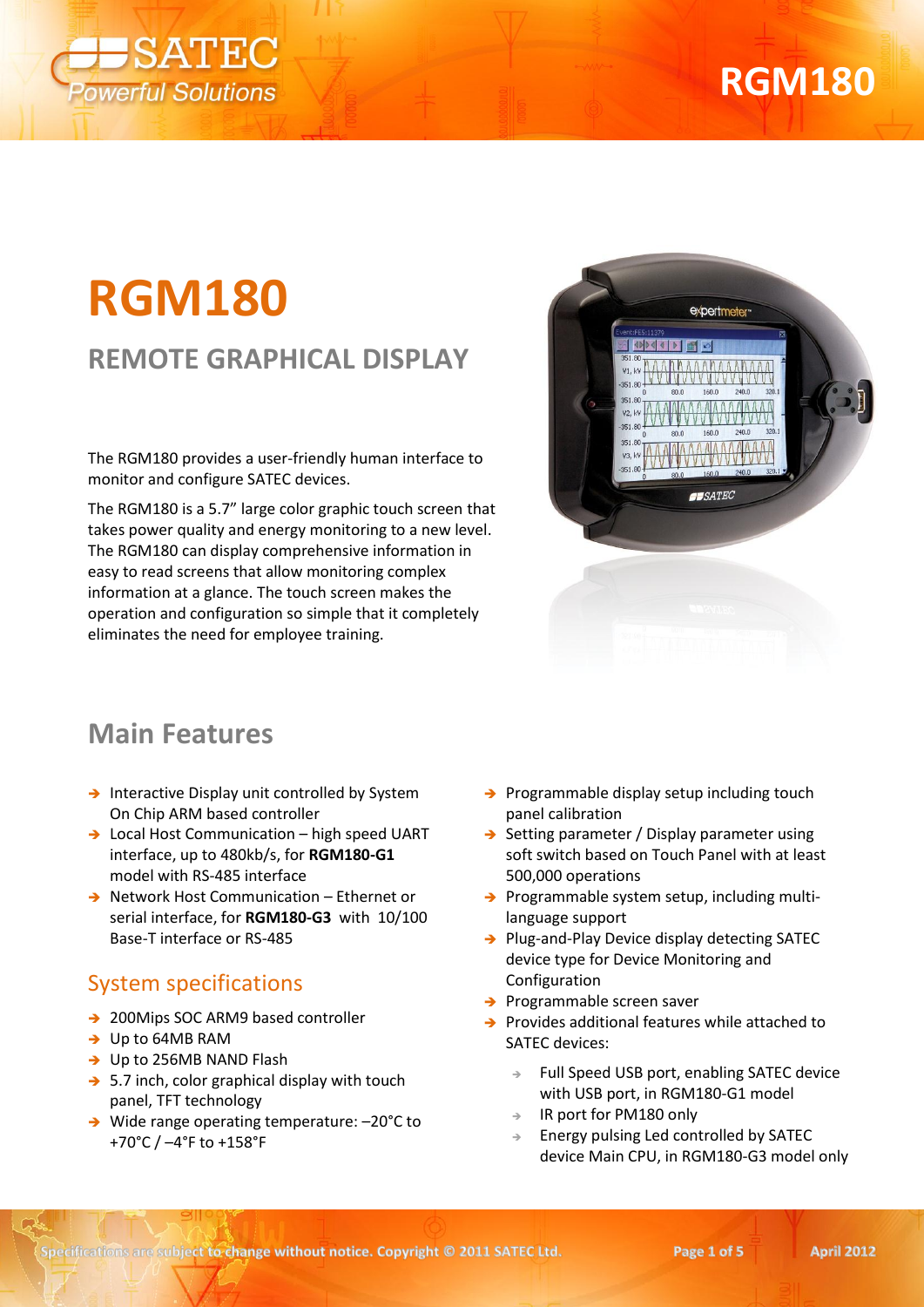

### **Models**

#### RGM180-G1

The RGM180-G1 controls and monitors information from a single SATEC eXpertMeter™.

The RGM180-G1 can be connected directly without an additional power source to PM17x or ezPAC SA3x0. The PM17x is attached directly to the RGM180 (which replaces the LED display—as shown in the image on the left). The ezPAC is connected via cable, up to 10m long. Up to 1000m (slow baud rate) cable can be used with remote power supply for both ezPAC and PM17x direct connection. The RGM180-G1 adds to existing

SATEC meter devices full speed USB 2.0 capabilities.

#### RGM180-G3

The RGM180-G3 controls and monitors information from several SATEC eXpertMeters™ over RS-485 or 10/100 Base-T Ethernet, using MODBUS Master protocol.

The RGM180-G3 model has two power sources— Power over Ethernet (PoE) or external AC/DC-DC/DC power supply which can be connected in parallel.

### **Standards Specifications**

#### EMC Immunity

- $\rightarrow$  IEC61000-4-2 Electrostatic discharge, 15KV/– air/contact
- $\rightarrow$  IEC61000-4-3 Electromagnetic RF Fields, 10V/m and 30V/m @ 80Mhz – 1000MHz
- $\rightarrow$  IEC61000-4-4 Fast Transients burst, 4KV on current and voltage circuits and 2 KV for auxiliary circuits
- $\rightarrow$  IEC61000-4-5 Surge 4KV on current and voltage circuits and 1 KV for auxiliary circuits
- $\rightarrow$  IEC61000-4-6 Conducted Radio-frequency, 10V @ 0.15Mhz – 80MHz
- $\rightarrow$  IEC61000-4-8 Power Frequency Magnetic Field
- $\rightarrow$  IEC61000-4-12: Damped oscillatory waves, CMM 2.5KV and DFM 1KV @ 100KHz and 1MHz

#### Emission (radiated/conducted)

- → EN55022: 1994 Class A (CISPR 22)
- $\rightarrow$  FCC p.15 Class A

#### Atmospheric Environment

- $\rightarrow$  Operational ambient temperature range:  $-30^{\circ}$ C to +70 $^{\circ}$ C /  $-22^{\circ}$ F to +158 $^{\circ}$ F
- → Long-term damp heat withstand according to IEC 68-2-3 <95%, +40 °C / +104°F
- $\rightarrow$  Transport and storage temperature range:  $-40^{\circ}$ C to +85 $^{\circ}$ C /  $-40^{\circ}$ F to +185 $^{\circ}$ F

#### Vibration

 $\rightarrow$  IEC 60068-2-6

#### Shock

 $\rightarrow$  IEC 60068-2-27

#### Enclosure protection

 $\rightarrow$  IEC 60529: IP54 (NEMA type 13)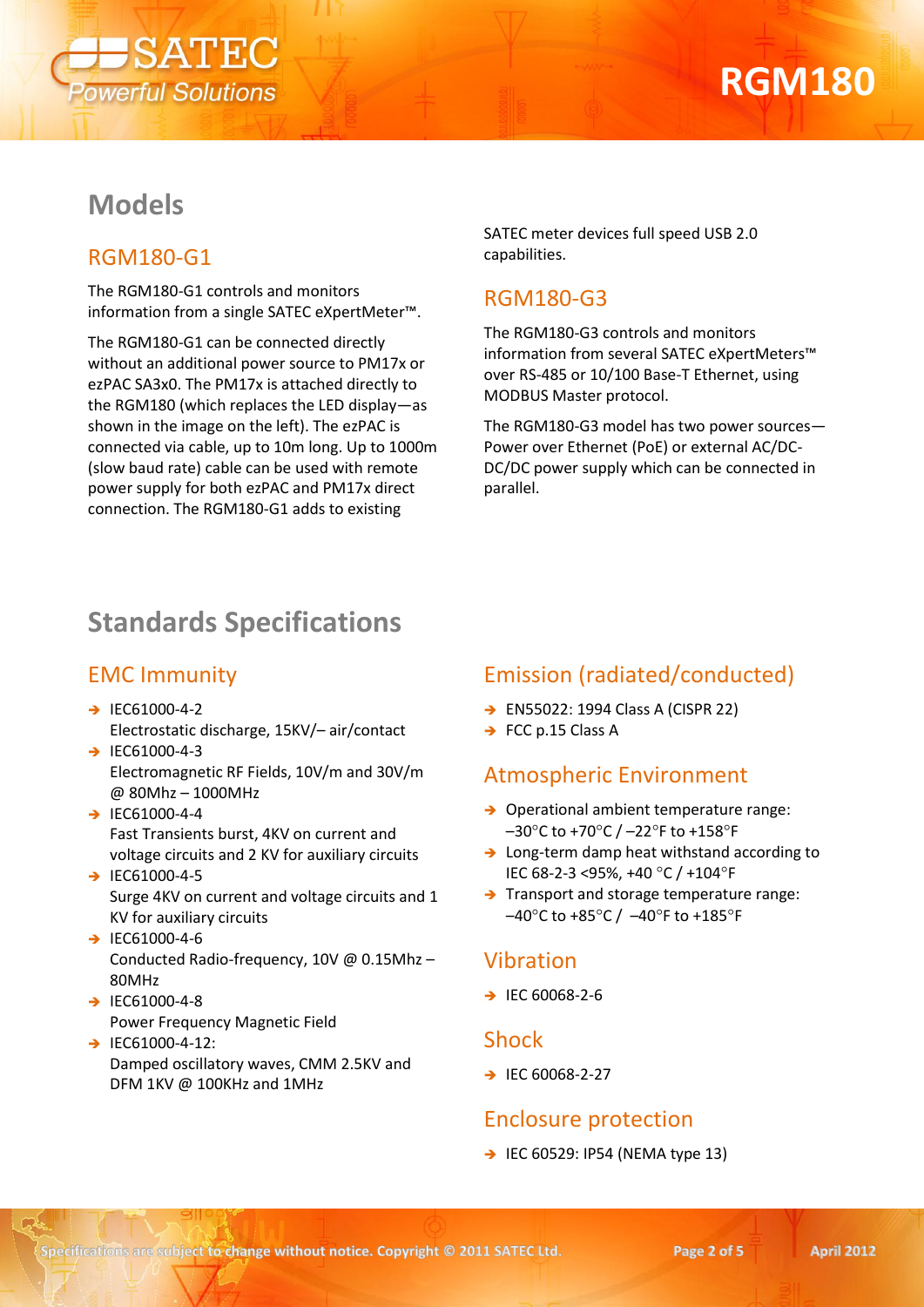

## **Technical Specifications**

#### COMMUNICATION PORTS

| COM1<br>IR Communication Port - PM180 Device Only               |                             |  |
|-----------------------------------------------------------------|-----------------------------|--|
| <b>OPTIONAL</b>                                                 |                             |  |
| <b>Optical Communication port</b>                               |                             |  |
| Max. Baud rate                                                  | 19.200 kb/s                 |  |
| Protocols                                                       | Modbus or DNP3.0            |  |
| Isolation                                                       | 2500 V <sub>AC</sub> @ 1 mn |  |
| COM <sub>2</sub><br>Serial Communication port - Device COM port |                             |  |
| <b>BASIC</b>                                                    |                             |  |
| RS-485 or RS-232 Max. Baud<br>rate                              | 115.2 to 480 kb/s           |  |
| Isolation                                                       | 4000 V <sub>AC</sub> @ 1 mn |  |
| RS-485 Maximum length cable                                     | 1000m                       |  |
| Protocols                                                       | Modbus RTU                  |  |
| Connection                                                      | <b>DB-15</b>                |  |
| ETHERNET<br>Multiple device Communication port - RGM180-G3 only |                             |  |
| 10/100BASE-T BASIC                                              |                             |  |
| Built-in network communication port with PoE                    |                             |  |
| Wired LAN communication<br>port with auto-negotiation           | <b>IEEE 802.3</b>           |  |
| Ethernet port Baud rate                                         | 10/100 Mb/s                 |  |
| Protocols                                                       | Modbus/TCP                  |  |
| ETH port Isolation                                              | 3 KVAC @ 1mn                |  |
| ETH connector                                                   | Standard RJ-45              |  |
| <b>USB</b><br>Built-in USB Communication port - Display Panel   |                             |  |
| Basic - Device (default)                                        |                             |  |
| USB communication port                                          | Full speed Device           |  |
| USB port Baud rate                                              | $12$ Mb/s                   |  |

| Protocols                   | Modbus RTU/ASCII<br>and DNP3.0          |
|-----------------------------|-----------------------------------------|
| USB device port Isolation   | 2.5 KVAC @ 1mn                          |
| USB connector DISPLAY Panel | USB type A, vertical<br>mount, straight |

#### PANEL DISPLAY

Touch-Panel LCD graphic display, 1 Wh pulse led, IR port and USB Device/Host connector Type A

| Size                                                          | $5.7''/14.5$ mm                                                           |
|---------------------------------------------------------------|---------------------------------------------------------------------------|
| Resolution                                                    | 320 x 240 dots                                                            |
| Type                                                          | $TFT$ – color with<br>Touch Panel                                         |
| Outline dimensions (WxHxD)                                    | $0.5 \times 4 \times 0.6$ "<br>13 x 102 x 14.5mm                          |
| Active area (WxH)                                             | $4.5 \times 3.4$ "<br>115.2 x 86.4mm                                      |
| <b>Operating temperature</b>                                  | $-20^{\circ}$ C to $+70^{\circ}$ C<br>$-4^{\circ}$ F to $+158^{\circ}$ F  |
| Storage temperature                                           | $-30^{\circ}$ C to $+80^{\circ}$ C<br>$-22^{\circ}$ F to $+176^{\circ}$ F |
| <b>NON-VOLATILE MEMORY</b>                                    |                                                                           |
| For energy and tariff registers<br>logging, EV-PQ-DATA-WV log | Basic 256MB                                                               |

#### **POWER SUPPLY**

#### Low DC Power Supply

| 12V DC - DEVICE PS STANDARD               |                             |  |
|-------------------------------------------|-----------------------------|--|
| Rated Input                               | $10.8 - 13.2V$ DC           |  |
| Dielectric withstand insulation           | 4000 $V_{\text{DC}} @ 1$ mn |  |
| Power consumption                         | 2W                          |  |
| 24V DC - DEVICE PS OPTION (PM180 AUX. PS) |                             |  |
| Rated Input                               | $9.5 - 24V$ DC              |  |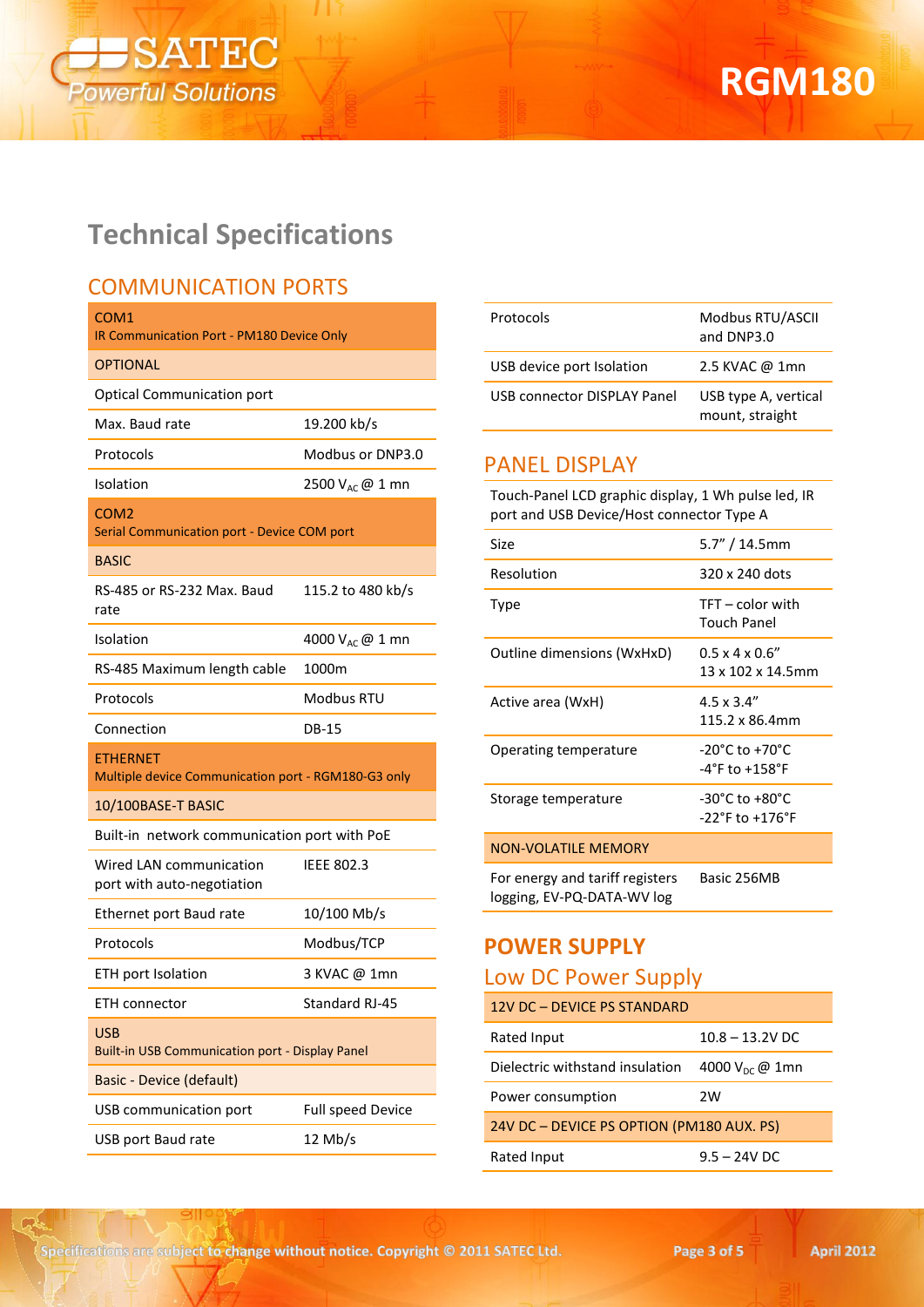

| Dielectric withstand insulation    | 3000 $V_{\text{DC}} @ 1mn$                                                  |  |
|------------------------------------|-----------------------------------------------------------------------------|--|
| Main Output voltage                | +12V DC $\pm$ 1%                                                            |  |
| Power consumption                  | 2W                                                                          |  |
| 48V DC - PoE OPTION                |                                                                             |  |
| Rated Input                        | 37 – 58V DC                                                                 |  |
| Dielectric withstand insulation    | 1500 $V_{\text{DC}}$ @ 1mn                                                  |  |
| Power consumption                  | 2W                                                                          |  |
| <b>ALL MODELS</b>                  |                                                                             |  |
| <b>Operating Temperature range</b> | $-40^{\circ}$ C to + 85 $^{\circ}$ C<br>$-40^{\circ}$ F to $+185^{\circ}$ F |  |

| Detachable Terminals for<br>wires size | $3 \times 2.5$ up to 6 mm <sup>2</sup><br>$0.1 \times 0.1$ up to $0.2''$  |
|----------------------------------------|---------------------------------------------------------------------------|
| Header pitch                           | $7.5$ mm / $0.3"$                                                         |
| PoE connection                         | <b>RJ45</b>                                                               |
| <b>TEMPERATURE LIMIT RANGE</b>         |                                                                           |
| Operational temperature                | $-30^{\circ}$ C to $+70^{\circ}$ C<br>$-22^{\circ}$ F to $+158^{\circ}$ F |
| LCD Operational temperature            | $-20^{\circ}$ C to $+70^{\circ}$ C<br>$-4^{\circ}$ F to $+158^{\circ}$ F  |
| Storage temperature                    | $-30^{\circ}$ C to $+80^{\circ}$ C<br>$-22^{\circ}$ F to $+176^{\circ}$ F |

## **Mechanical size**



 $\mathbb{R}$ 

 $\sim$